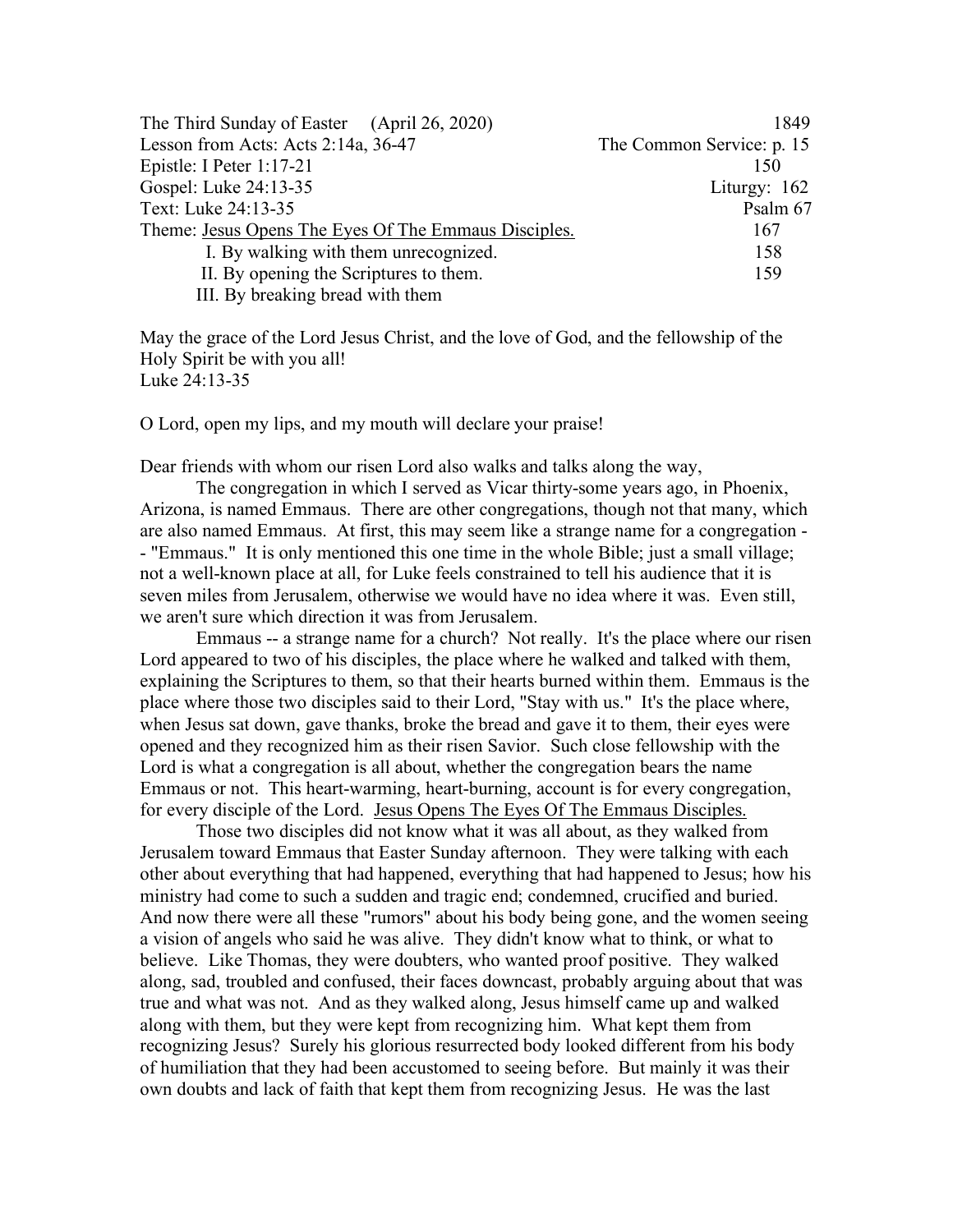person they expected to see, and their sadness scarcely permitted them to lift up their heads and look him in the eye.

Jesus did not open their eyes and reveal his identity to them immediately. He didn't say, "Hey, I'm Jesus; I'm alive!" No, before opening their physical eyes, Jesus wanted first to open their spiritual eyes of faith in him as their living Savior. After they understood and believed God's plan of salvation through the suffering and death of Jesus, and God's sure promises of the resurrection, then they would be ready for that absolute proof from their physical eyes. So for now Jesus played the part of the stranger they thought him to be.

After those disciples did recognize Jesus, how foolish they must have felt as they thought back to their walk with that stranger. Along that road they expressed their doubts and unbelief in the resurrection and in Jesus as their Savior, but Jesus was walking right beside them. They expressed sadness, fears, troubles, what they thought were unsolvable problems, and the whole time, the risen Lord Jesus was right beside them. How silly! How could they have failed to recognize him?

But sometimes we make that same mistake. You see, Jesus is also at our side at all times, even during pandemic lockdowns and social distancing mandates. Oh, we don't see him with our physical eyes walking with us, just as those disciples didn't recognize that stranger, but he is with us just the same, and we should recognize his presence through the eyes of faith. The problem is when doubts, worries, fears and sadness set in, and keep us from recognizing our Lord there with us, and he so easily looks like a stranger. Still he is there, in spite of our failures to recognize him. What a privilege for those Emmaus disciples to have that special walk with Jesus. What a privilege for us to walk life's road with our risen Savior at our side.

After walking with the two disciples for a time, overhearing their conversation, the stranger asked them, "What are you discussing as you walk along?" And they stopped, as one would when interrupted, and interrupted by such an out-of-place question. Surely this unknown companion should have picked up on the conversation by now, and surely everyone knows about the things that have happened to Jesus. So one of the disciples named Cleopas replied, "Are you the only one living in Jerusalem who doesn't know the things that have happened there in these days?" "What things?" Jesus asked. You see, Jesus wanted them to state those events that had happened to their Savior, surely not for his own information or benefit, but for theirs. Jesus knew well what had happened, and why. It was the disciples who were confused about the events. Jesus wanted them to express their thoughts concerning what had happened, to get their fears, their doubts, their unbelief out in the open, so that he could explain what really had happened, and why, and thus open their eyes of faith.

Their response showed their lack of faith: "About Jesus of Nazareth," they replied. "He was a prophet, powerful in word and deed before God and all the people. The chief priests and our rulers handed him over to be sentenced to death, and they crucified him; but we had hoped that he was the one who was going to redeem Israel." Now they doubted that Jesus was their Redeemer. "And what is more, it is the third day since all this took place. In addition, some of our women amazed us. They went to the tomb early this morning but didn't find his body. They came and told us that they had seen a vision of angels, who said he was alive. Then some of our companions went to the tomb and found it just as the women had said." All these "rumors!" But why didn't these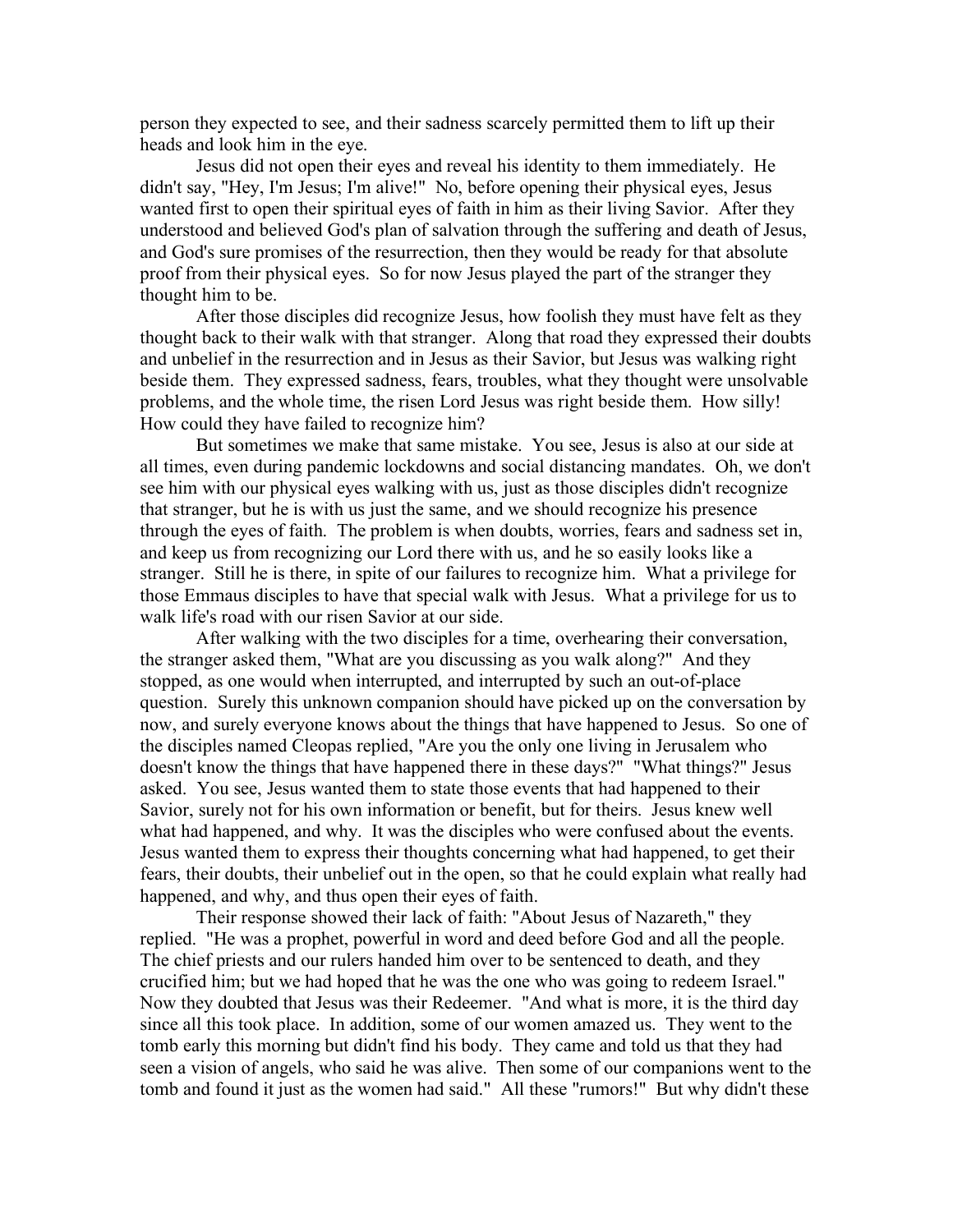disciples believe these things? These were clear evidences of the resurrection, and how many times had Jesus explained to his followers that he would rise from the dead? They state the reason for their doubts: "But Jesus they did not see." They wanted a visible appearance of the resurrected Jesus before they would believe his promises. These disciples were relying only on what they saw. But just now they weren't seeing too clearly.

Jesus said to them, "How foolish you are, and how slow of heart to believe all that the prophets have spoken! Did not the Christ have to suffer these things and then enter his glory?" Then Jesus began his Bible study class with the two disciples. He opened the Scriptures to them and showed them how the Old Testament clearly foretold again and again those things that would happen to the Savior, those things that they had witnessed the past few days. No, nothing had gone wrong with God's plan of salvation. Everything was as it had to be. These things had to take place. In this way Jesus comforted and reassured those disciples, and built them up in their faith, in their trust in himself as their Savior, and in their confidence in his resurrection. He opened their eyes of faith, even though they still didn't know who he was.

It would be interesting to know just what passages Jesus used from the Old Testament, but we are not told, and the Old Testament is so full of passages describing Christ's work of salvation that we can hardly guess. What we are told is that Jesus used the word of God, the Bible, to comfort and strengthen those disciples, to open their eyes of faith, to make their hearts burn within them. Jesus didn't waste time arguing and trying to prove the resurrection apart from Scripture. He went right to the Bible and simply stated, "This is what God says." That is why Jesus did not reveal his identity right away, so that he could first open the Scriptures to them. Those disciples thought Jesus was an ignorant stranger, but as it turned out, he knew a lot more than they did. They were the ones who were ignorant, not seeing straight.

What great honor and authority Jesus bestows upon Scripture, that he himself uses them alone. We too should be diligent in our study and use of Scriptures. It's basically a waste of time for us to debate or argue matters of faith with others apart from God's word. It's a waste of time for us to try to prove the resurrection or any other matter of faith apart from God's word. God says, and that's all the proof we need. If those disciples had been studying the Scriptures, instead of discussing the events and trying to reason them out with each other, they might well have avoided their lack of faith. Jesus turned them back to God's word where they should have been all along. It is just as important for us to be in that word.

Soon their walk with Jesus was almost over. As they came to Emmaus, Jesus, still playing the part of the stranger, acted as if he were going farther, but the two disciples urged him strongly, "Stay with us, for it is nearly evening; the day is almost over." So he went in to stay with them. Oh, the hymns that have been penned from this verse. Perhaps the most familiar is the well-known hymn "Abide With Me! Fast Falls The Eventide," and there are many others. Two disciples invite a stranger to stay with them, a stranger who had helped them in their time of sadness and need, who had comforted and strengthened them with God's word along the way. Unknowingly, they invited the Lord himself to be their guest.

And the Lord soon became their host. At the dinner table with them, he took bread, broke it and began to give it to them. How many times had those disciples seen